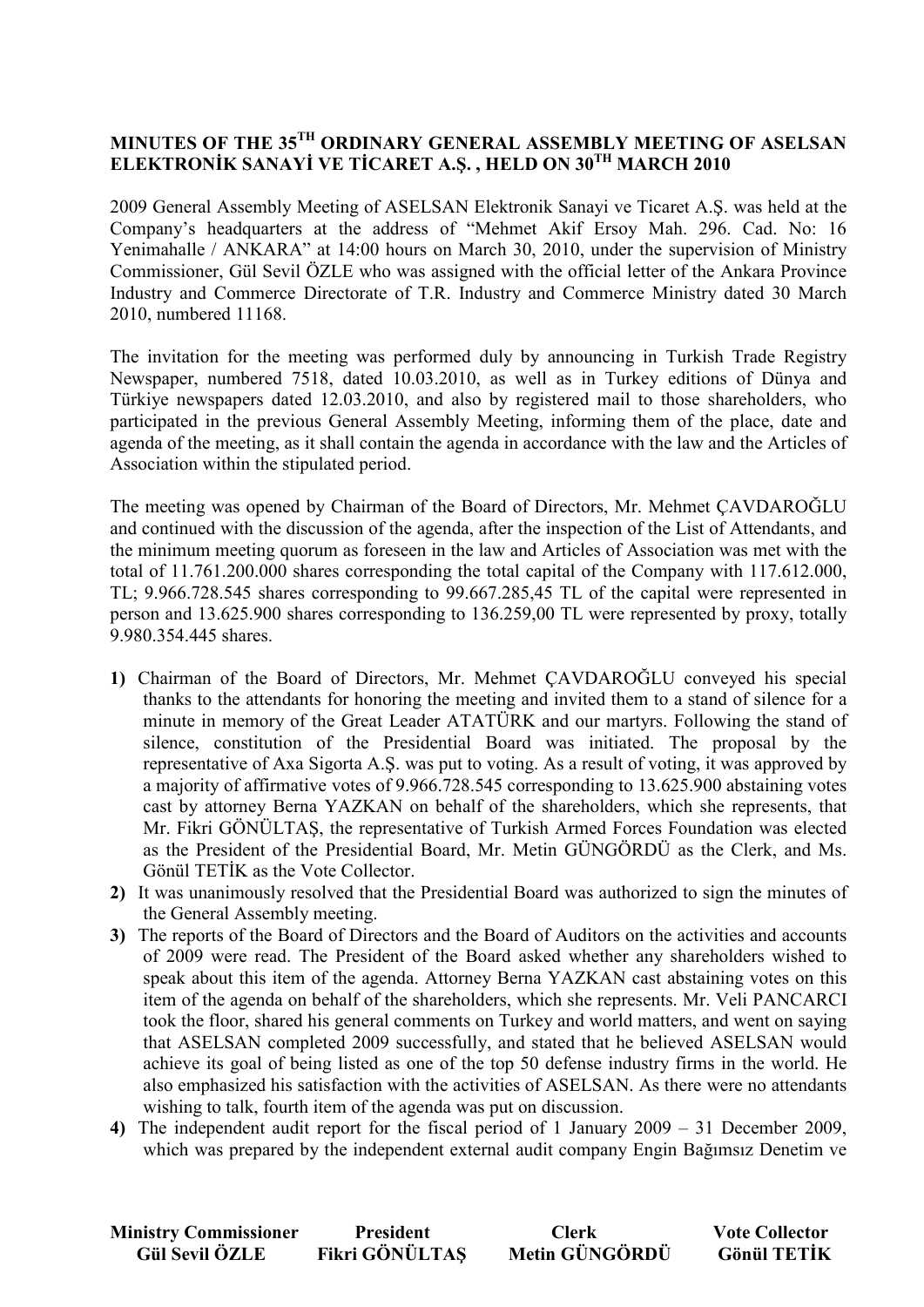Serbest Muhasebecilik Mali Müşavirlik A.Ş. (GRANT THORNTON), was read. Attorney Berna YAZKAN cast abstaining votes on this item of the agenda on behalf of the shareholders, which she represents.

- **5)** The consolidated balance sheet and income statement in compliance with the Communiqué Serial:XI No:29, of the Capital Markets Board, and the statutory balance sheet and income statement in compliance with Turkish Generally Accepted Accounting Principles were read. President of the Board asked if there were any attendants wished to hold the floor. The President of the Board presented this item of the agenda to voting. Attorney Berna YAZKAN cast abstaining vote on this item of the agenda on behalf of the shareholder, which she represents. As a result of voting, the balance sheet and income statement for the year 2009 were approved by a majority of affirmative votes of 9.966.728.545 corresponding to 13.625.900 abstaining votes cast by attorney Berna YAZKAN on behalf of the shareholders, which she represents.
- **6)** The acquittal of each and every member of the Board of Directors and Board of Auditors concerning the operations and accounts of the year 2009 were put to voting separately. As a result of voting, the acquittal of the members of the Board of Directors was approved unanimously. The acquittal of the members of the Board of Auditors was also approved unanimously.
- **7)** The President asked the proposal for dividend distribution, which was included in 2009 annual report of the Board of Directors, to be read. The proposal for dividend distribution was put to voting. Accordingly;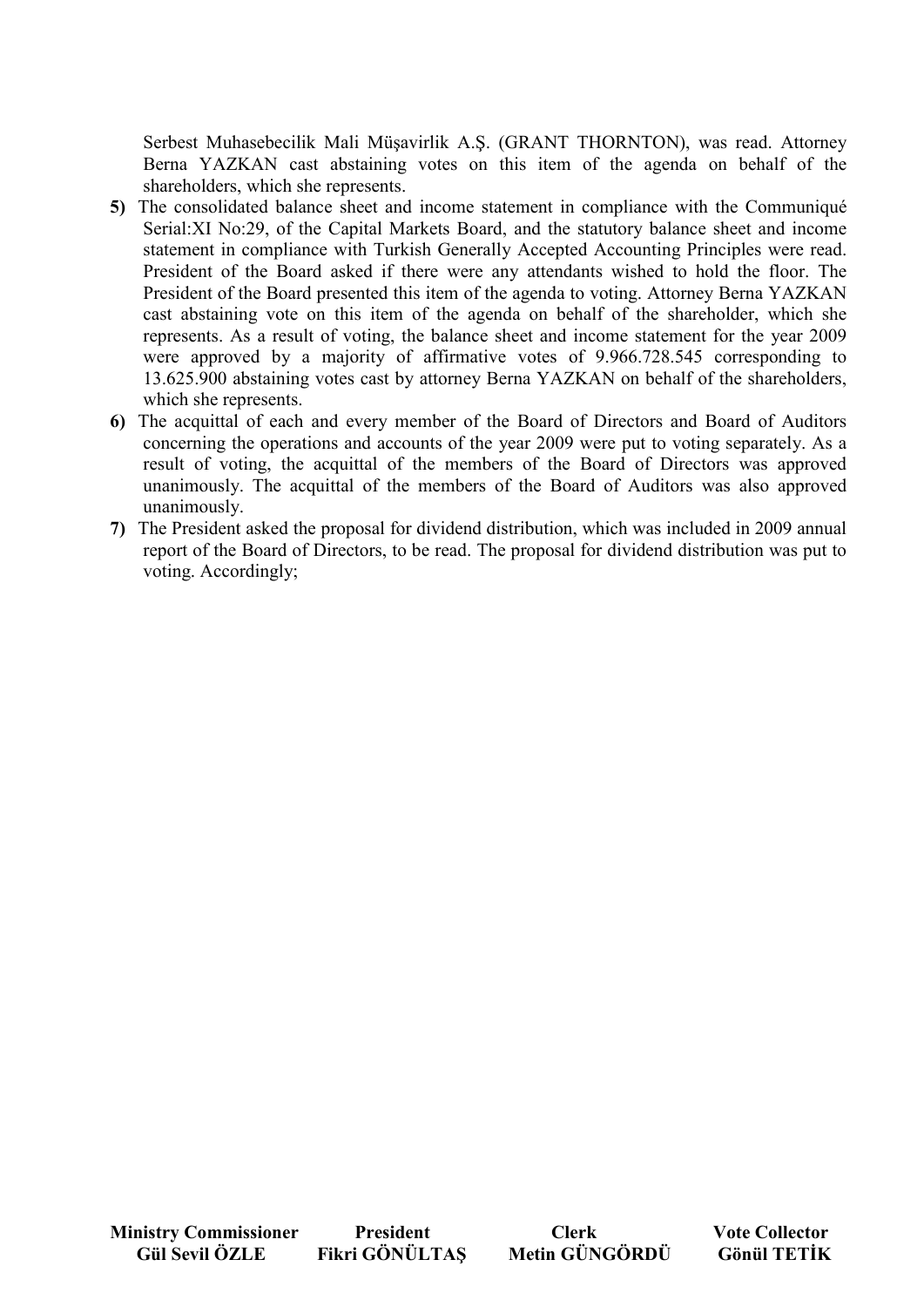| <b>ASELSAN ELECTRONIC INDUSTRIES INC.</b><br>2009 DIVIDEND DISTRIBUTION TABLE (TL)                                     |                               |                                        |                                                                                                                                                                  |  |  |  |
|------------------------------------------------------------------------------------------------------------------------|-------------------------------|----------------------------------------|------------------------------------------------------------------------------------------------------------------------------------------------------------------|--|--|--|
|                                                                                                                        | <b>Based on</b><br><b>CMB</b> | <b>Based on</b>                        | <b>Explanations</b>                                                                                                                                              |  |  |  |
| Paid/Issued Capital                                                                                                    | 117.612.000,00                | <b>Legal Records</b><br>117.612.000,00 |                                                                                                                                                                  |  |  |  |
| Total amount of Legal Reserve                                                                                          |                               |                                        |                                                                                                                                                                  |  |  |  |
| (according to the Legal Records)                                                                                       | 19.064.216.13                 | 19.064.216,13                          |                                                                                                                                                                  |  |  |  |
| The information for the dividend distribution in case of privileges according to the Company Articles of Incorporation |                               |                                        |                                                                                                                                                                  |  |  |  |
| Profit for the Period                                                                                                  | 185.364.995,00                | 215.832.725.35                         |                                                                                                                                                                  |  |  |  |
| Taxes Payable (-)                                                                                                      | 0.00                          | 0.00                                   |                                                                                                                                                                  |  |  |  |
| <b>NET PROFIT FOR THE PERIOD (=)</b>                                                                                   | 185.364.995,00                | 215.832.725,35                         |                                                                                                                                                                  |  |  |  |
| Prior Years' Losses (-)                                                                                                | 0.00                          | 0.00                                   |                                                                                                                                                                  |  |  |  |
| First Legal Reserve (-)                                                                                                | 4.458.183.87                  | 4.458.183.87                           |                                                                                                                                                                  |  |  |  |
| NET DISTRIBUTABLE PROFIT FOR THE                                                                                       |                               |                                        |                                                                                                                                                                  |  |  |  |
| $PERIOD (=)$                                                                                                           | 180.906.811,13                | 211.374.541,48                         |                                                                                                                                                                  |  |  |  |
| Donations Made During the Year (+)                                                                                     | 12.000,00                     |                                        |                                                                                                                                                                  |  |  |  |
| Net distributable profit including donations that                                                                      |                               |                                        |                                                                                                                                                                  |  |  |  |
| is the base of calculation of first dividend                                                                           | 180.918.811,13                |                                        |                                                                                                                                                                  |  |  |  |
| First Dividend to Shareholders                                                                                         | 175.241.880,00                | 5.880.600,00                           |                                                                                                                                                                  |  |  |  |
| $-Cash$                                                                                                                | 57.629.880,00                 | 5.880.600,00                           |                                                                                                                                                                  |  |  |  |
| - Non-cash dividend                                                                                                    | 117.612.000,00                | 0.00                                   |                                                                                                                                                                  |  |  |  |
| - Total                                                                                                                | 175.241.880,00                | 5.880.600,00                           |                                                                                                                                                                  |  |  |  |
| Dividend Paid to Preference Shareholders                                                                               | 0.00                          | 0.00                                   |                                                                                                                                                                  |  |  |  |
| Dividend Paid to Board of Members, Employees                                                                           |                               |                                        |                                                                                                                                                                  |  |  |  |
| and Other                                                                                                              | 0.00                          | 0.00                                   |                                                                                                                                                                  |  |  |  |
| Dividend Paid to Redeemed Share Owners                                                                                 | 0.00                          | 0.00                                   |                                                                                                                                                                  |  |  |  |
|                                                                                                                        |                               |                                        | TL 51.749.280 of second legal<br>reserve is to be distrubuted as<br>cash, the remaining amount,<br>TL 117.612.000, as non-cash<br>dividend being added up on the |  |  |  |
| Second Dividend to Shareholders                                                                                        | 0,00                          | 169.361.280,00 capital.                |                                                                                                                                                                  |  |  |  |
| Second Legal Reserve                                                                                                   | 5.174.928.00                  | 5.174.928,00                           |                                                                                                                                                                  |  |  |  |
| <b>Statutary Reserve</b>                                                                                               | 0.00                          | 0,00                                   |                                                                                                                                                                  |  |  |  |
| <b>Special Reserve</b>                                                                                                 | 0,00                          | 0,00                                   |                                                                                                                                                                  |  |  |  |
| <b>EXTRAORDINARY RESERVE</b>                                                                                           | 490.003,13                    | 30.957.733,48                          |                                                                                                                                                                  |  |  |  |

As stated above, over the net profit from 2009 activities after deductions of taxes payable and legal obligations;

- − Appropriation of TL 4.458.183,87 as first legal reserve according to Article 466/I of the Turkish Commercial Code,
- − Distribution of the profit to the shareholders over the net distributable profit, calculated within the framework of the profit distribution regulations and decisions of the Capital Markets Board,
	- 1. TL 57.629.880 gross amount(TL 0,49 per share of TL 1 and 49% on the basis of issued capital) as cash dividend (net TL 48.985.398 – TL 0,4165 per share of TL 1 and 41,65% on the basis of issued capital)
	- 2. TL 117.612.000 as non-cash dividend being added up on the capital by the issue of capital issues amount (TL 1 per share of TL 1, 100% over issued capital)
- − Appropriation of TL 5.174.928 as second legal reserve in accordance with the Turkish Commercial Code,
- − Appropriation of the remaining profit as extraordinary reserves and

| <b>Ministry Commissioner</b> | President      | Clerk          | <b>Vote Collector</b> |
|------------------------------|----------------|----------------|-----------------------|
| <b>Gül Sevil ÖZLE</b>        | Fikri GÖNÜLTAS | Metin GÜNGÖRDÜ | <b>Gönül TETİK</b>    |